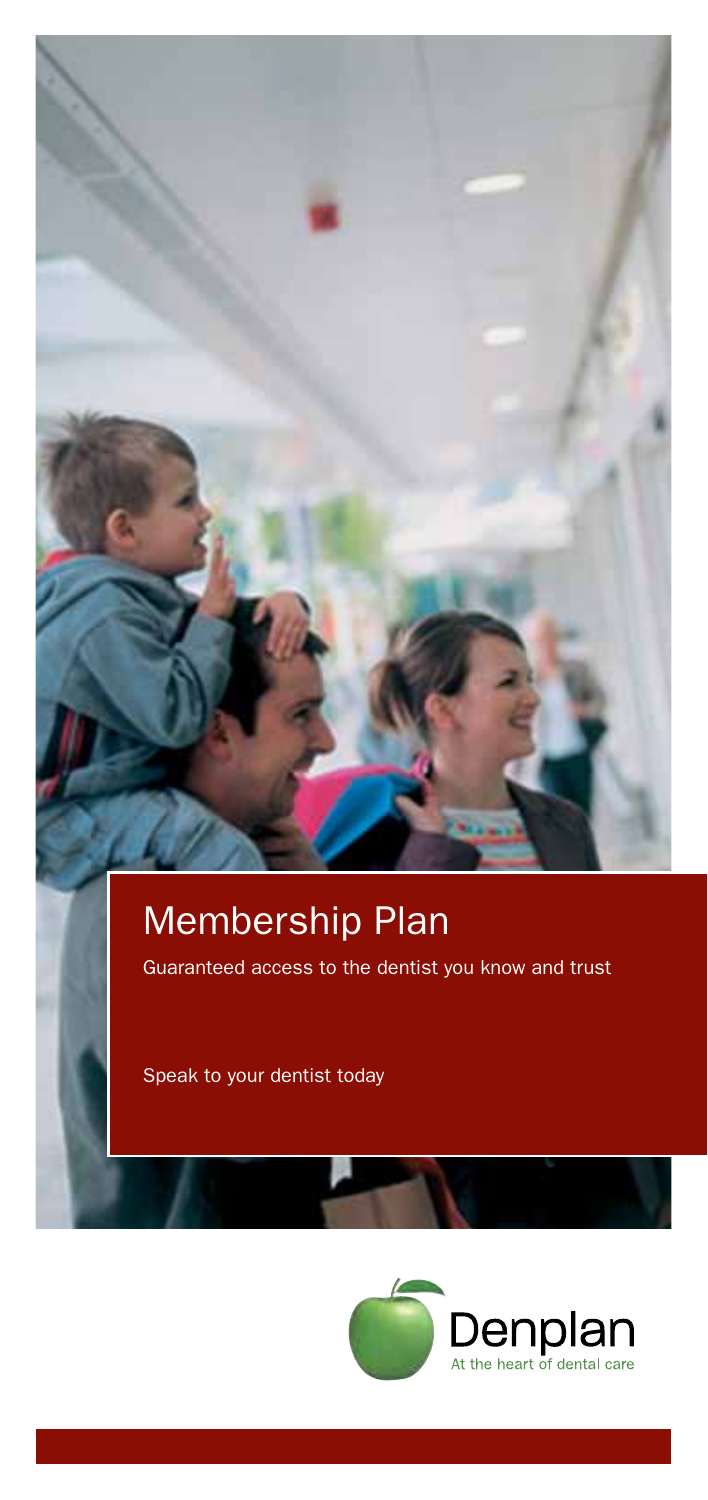# Membership Plan

Denplan is the UK's leading dental payment plan specialist with approximately 1.8 million patients already enjoying the many benefits of membership.

#### A plan to suit you

If you're someone who likes the freedom to be able to pay for your check-ups and any treatment as you need it, Membership Plan is for you. It is an excellent way of ensuring you have access to your preferred dentist and includes dental injury and dental emergency cover.

#### Regular dental care for a healthy mouth

By having access to your preferred dentist, you'll be able to access regular check-ups, these are the best way to maintain long term oral health and ensure that any dental treatment needs are spotted early.

Your dentist will tell you how many check-ups you'll need a year, what treatment you should have and how much the treatment will cost in addition to the Membership Plan monthly fee cost.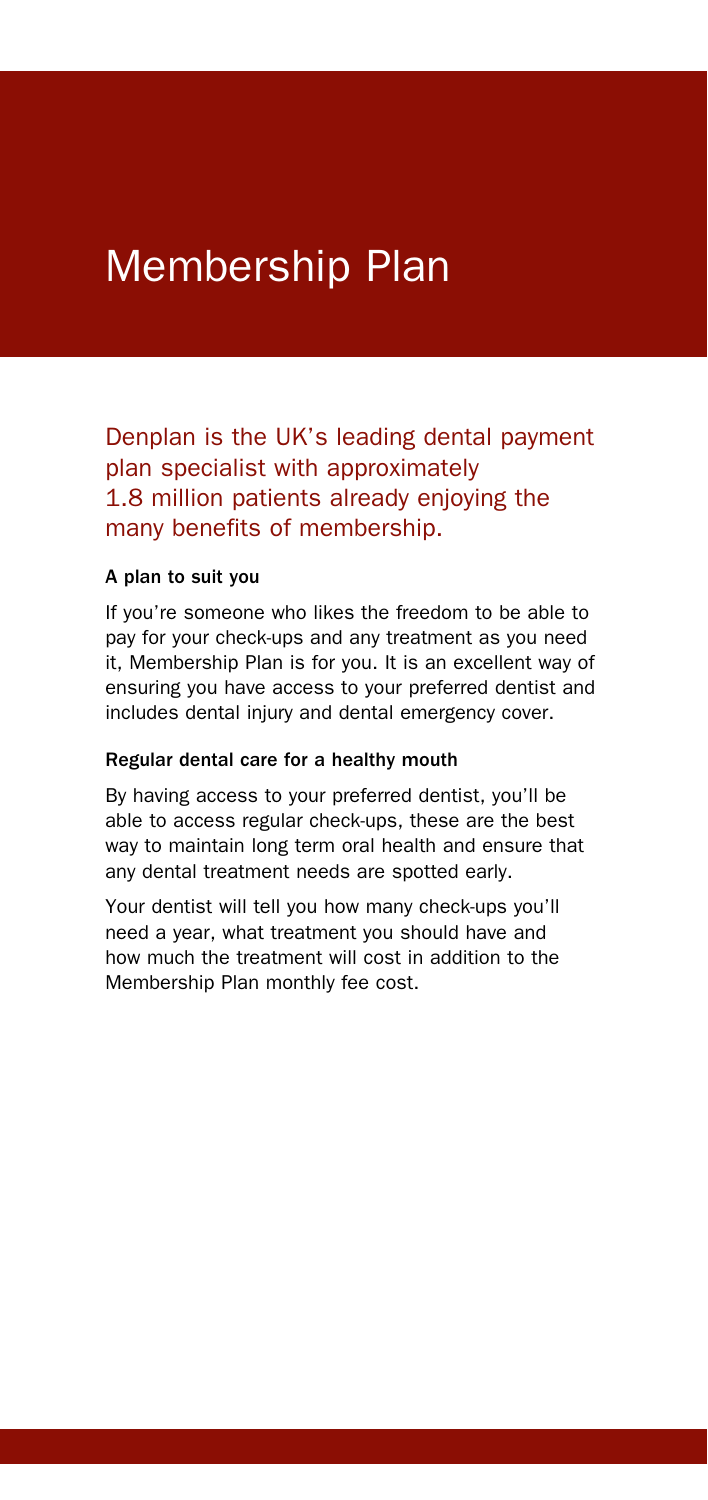

# Emergency dental care whenever and wherever you need it

Dental injury and dental emergency cover (Supplementary Insurance), arranged by Denplan, will help cover you for emergency dental treatment necessary at any time of the day or night.

This cover is included as part of Membership Plan, and is invaluable in the event of a dental injury or dental emergency situation whether you are away from home, away on business or on holiday.

## Dental Emergency Helpline at your service

As part of Denplan's Insurance Services, you'll also have access to Denplan's 24-Hour Worldwide Dental Emergency Helpline that will offer you help and advice in the event of a dental emergency.

### Family group discounts available

Discounts of up to 15% are available if one Direct Debit covers more than one Membership Plan patient registered at the same practice.

Ask your dentist for details on how to register, or call Denplan's Customer Advisor team on 0800 401 402

We may record and/or monitor calls. Mobile phone charges may apply.

www.denplan.co.uk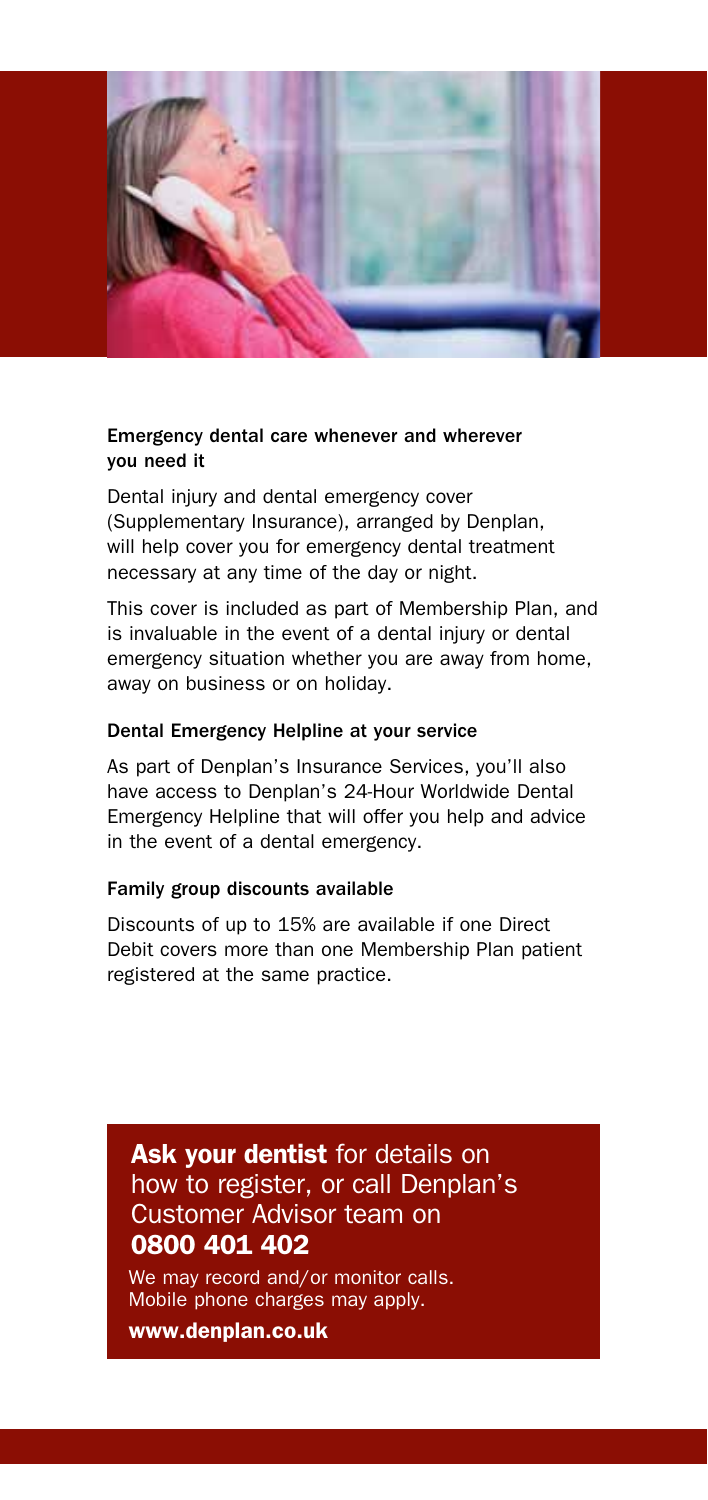

#### How does Membership Plan work?

- Membership Plan enables you to register with your chosen practice to guarantee access to your preferred dentist
- Ask your practice team for details of the monthly fee and any additional benefits provided
- For membership with your practice, you are in contract with your dentist. For the Supplementary Insurance element you are in contact with AXA PPP healthcare Limited and you are contract with Denplan for Denplan Insurance Services.
- Your payments are collected by Denplan, on your dentist's behalf, by monthly Direct Debit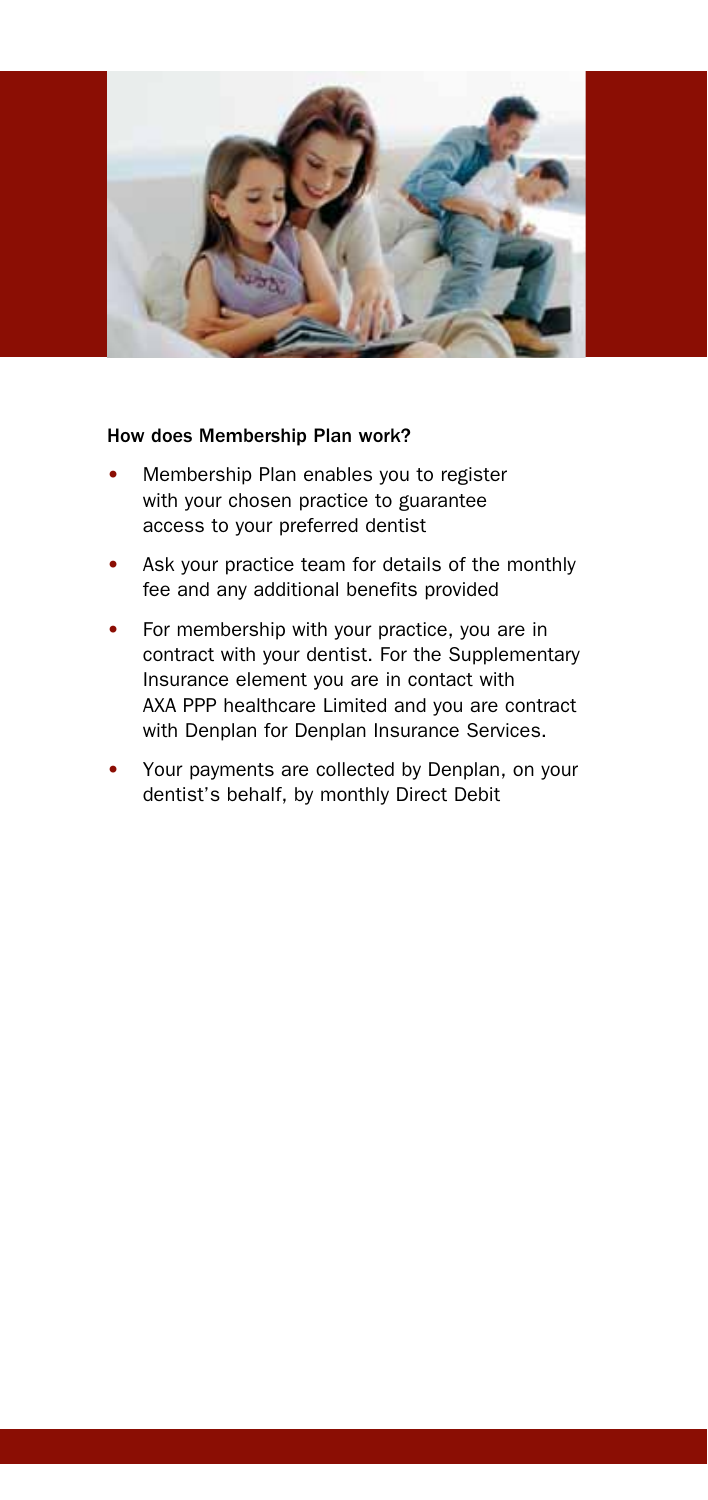### Dental injury and Dental Emergency Cover (Supplementary Insurance)

The mandatory Supplementary Insurance provides cover towards the cost of temporary dental treatment in a dental emergency when away from home, as well as cover towards the cost of permanent dental treatment required as a result of a dental injury.

#### Supplementary Insurance covers

- $\triangleright$  Dental injury cover (up to £10,000 per incident)
- $\triangleright$  Temporary emergency dental treatment in the UK (up to £400 per incident. Total limit payable £800 per calendar year)
- $\sqrt{\phantom{a}}$  Temporary emergency dental treatment when overseas (up to £450 per incident. Total limit payable £900 per calendar year)
- $\checkmark$  Up to £62 for each night you stay in hospital under the care of a dental or maxillofacial surgeon for treatment in relation to a head or neck condition, for up to one year
- $\vee$  Up to £12,000 towards one course of mouth cancer treatment for up to 18 months following diagnosis (smokers are included)

#### Supplementary Insurance does not cover

- $X$  Emergency dental treatment provided by your own dentist or a dentist/specialist acting on your dentist's behalf
- $X$  Dental injury caused whilst training for or participating in contact sports, unless recommended mouth protection is worn
- $X$  Mouth cancer diagnosed before joining Denplan or within 90 days after the date you joined Denplan (or for which tests or consultations began within those 90 days)

#### Denplan Insurance Services provide

- ◆ 24-Hour Worldwide Dental Emergency Helpline
- $\sqrt{\phantom{a}}$  Arrangement of Supplementary Insurance cover
- $\triangleright$  Assistance with any enquiries regarding your Supplementary Insurance

This is a summary of the benefits, exclusions and limitations. All claims are assessed for eligibility against the terms and conditions of the policy, available on request.